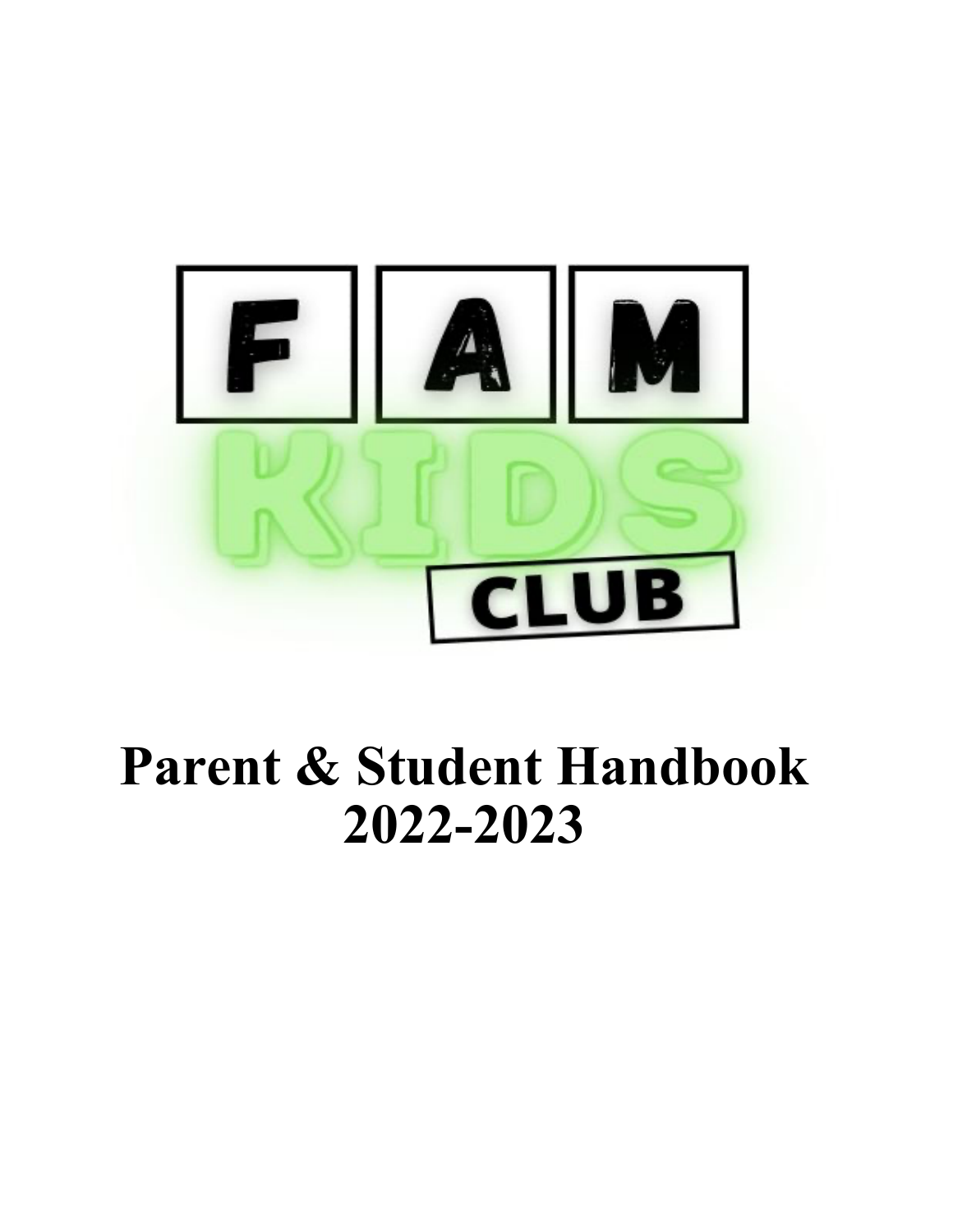

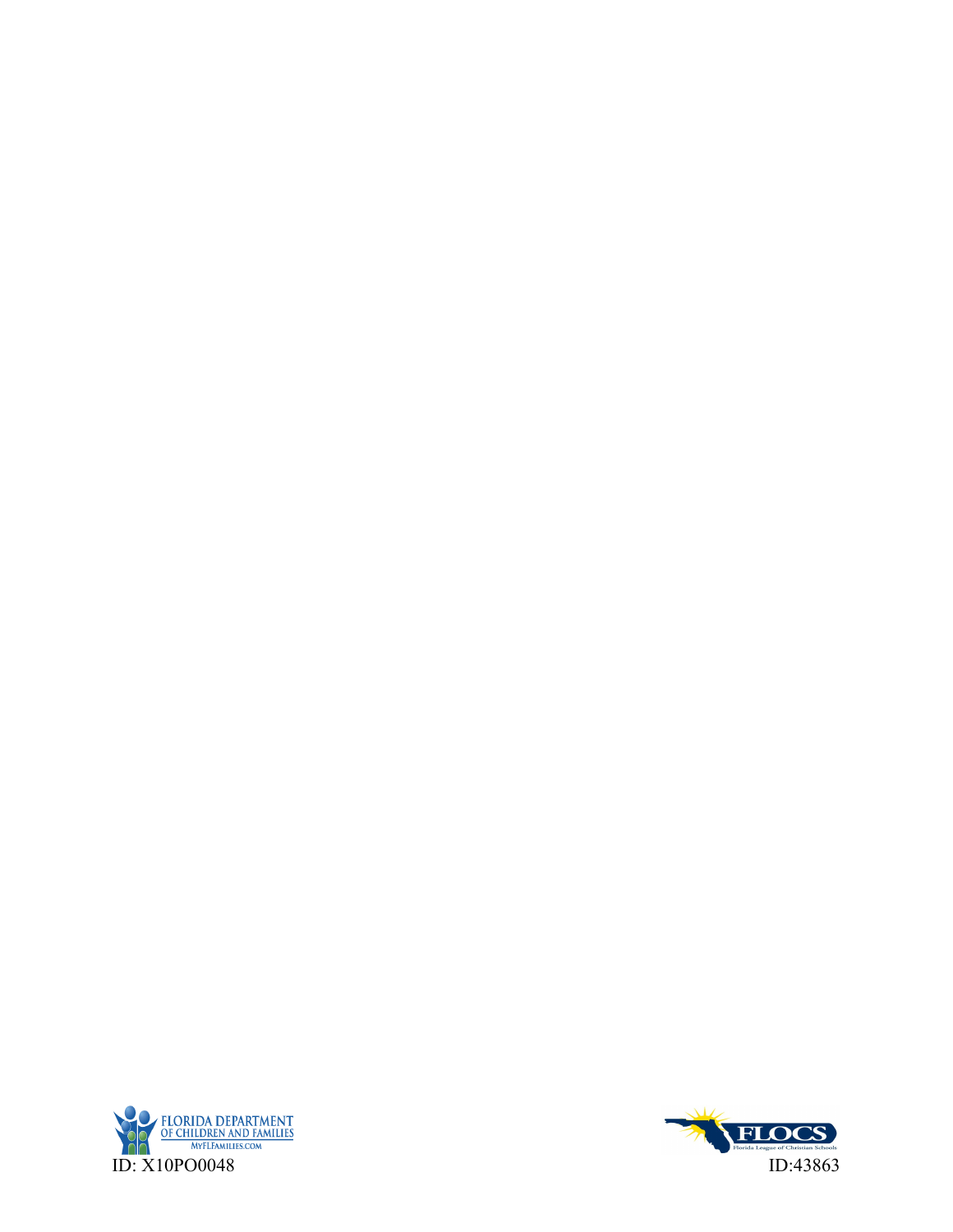## **History of FAM Church**

FAM Church launched in 1937 when an evangelist by the name of Winnie Wood came from Texas to Mulberry, set up a tent in the northwest area of the city and began revival meetings. People responded to those meetings and Winnie gathered those who gave their lives to Jesus and formed a new church. In 1938 a building was completed on NW 8<sup>th</sup> Street complete with flaps for windows, sawdust floors, and wood heaters. This established First Assembly of God Tabernacle as a permanent fixture in Mulberry.

In 1961 Pastor T.A. Williams, the fifth pasture of the first assembly begin a building project that was completed during the Ministry of the sixth Pastor, Reverend Leon Boswell in 1964. In 1980 the present building was built by Pastor Wayne Blackburn in dedicated on October 19, 1980. Since the completion of the current building a family life Center in student life center have been added to the campus.

The most important thing about being a part of a church is to know where it is going; therefore, we have a mission, vision, and core values which lead, guide, and direct our church.



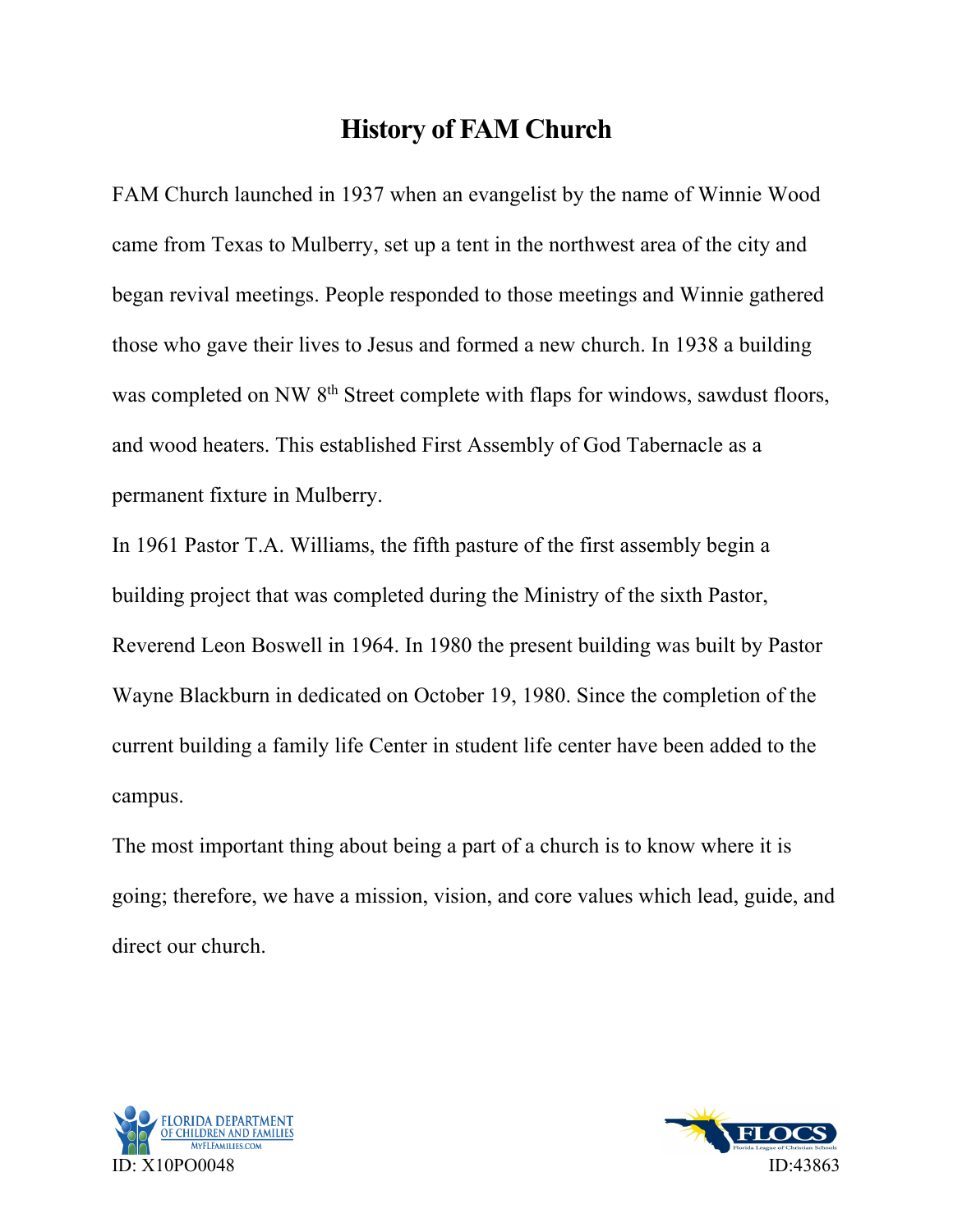## **Mission**

Connecting Kids to Christ

## **Purposes**

## **Live**

(Evangelism and Ministry)

To live like Christ to others, and to live a life of ministry to those inside

and outside the church. (1 John 2:6)

## **Love**

(Worship and Fellowship)

To love Jesus by centering our lives as Jesus has loved us. (Acts 2:46-

## 47)

## **Learn**

(Discipleship)

To learn by continually growing towards maturity in Christ. (Second

Peter 1:8 NLT)



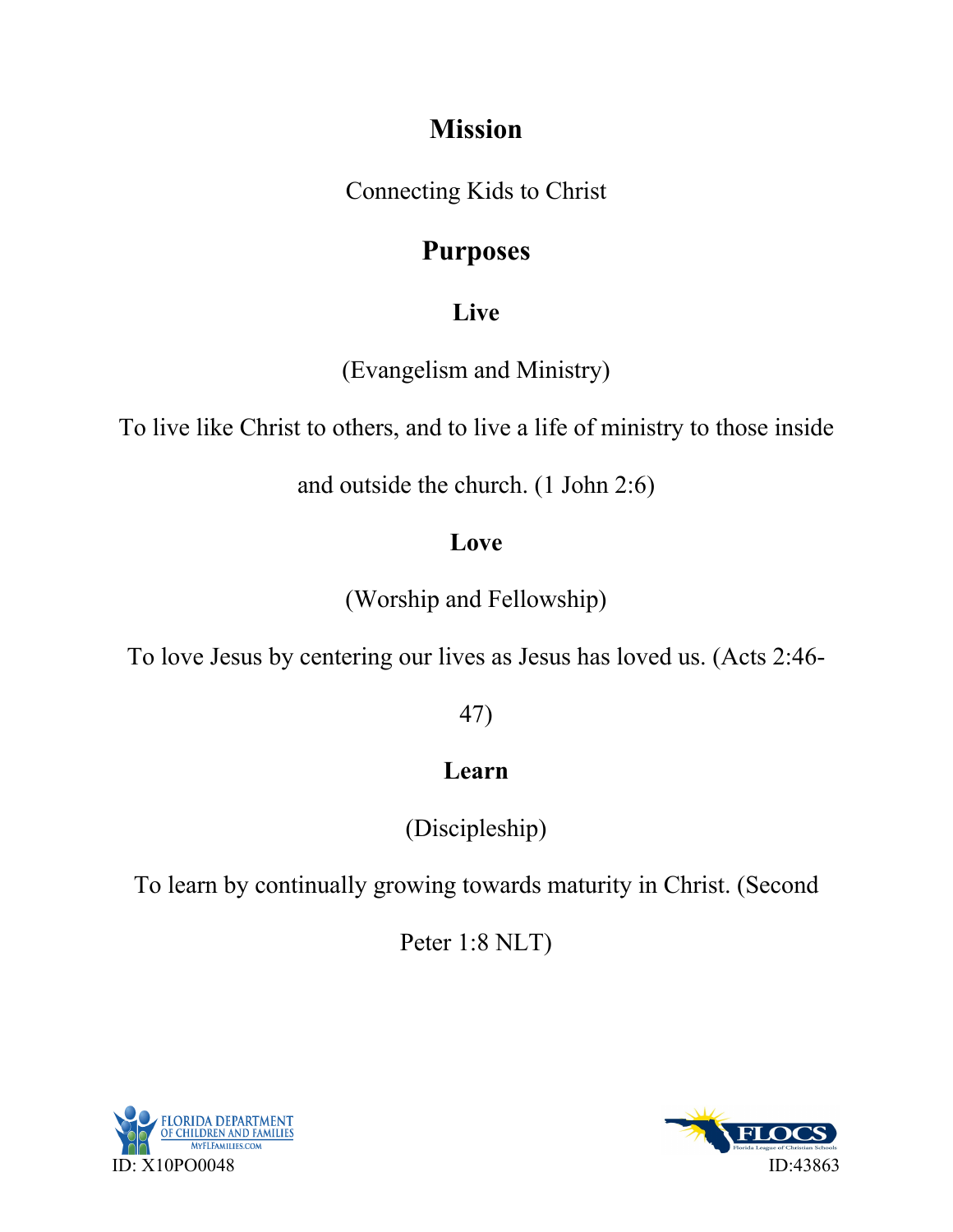#### **Hours of Operation:**

2:30pm-6:30pm (School Day) 7:00am-6:30pm (Holiday Breaks/Summer)

#### **Holiday Closures:**

New Year's Day Memorial Day Independence Day Labor Day

Thanksgiving Day and the Day After Christmas Eve Christmas Day

#### **Inclement Weather:**

In the event we experience inclement weather, the children and staff's safety is our primary concern. While we will make every effort to conduct business as usual, if severe weather hinders the normal operation of our offices/programs, the status of the church and programs will be at the discretion of the senior pastor and will generally go by Area school closings. Please contact the FAM Kids Club Director.

#### **Grades:**

VPK-5th Grade

## **Transportation:**



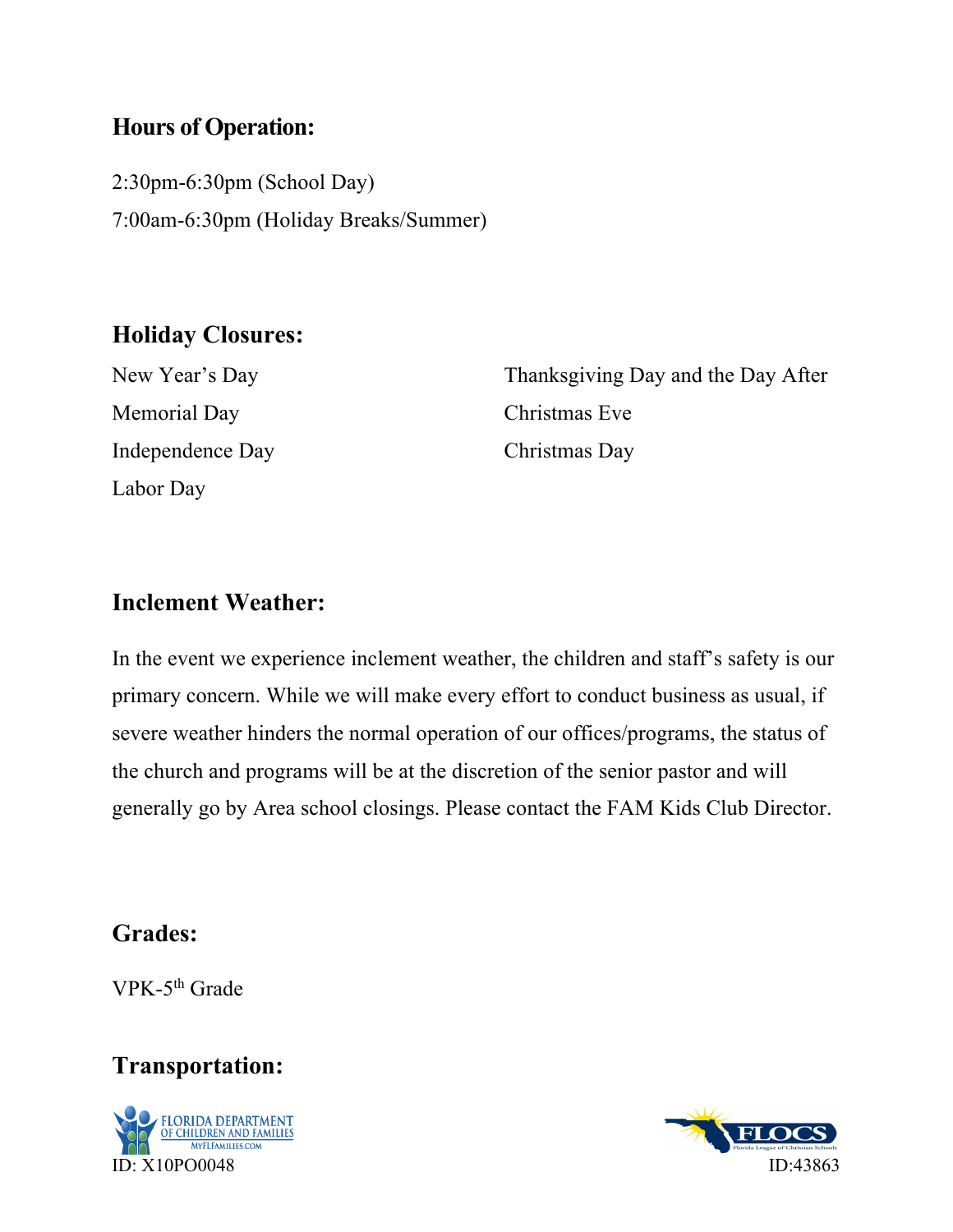During the school year, a FAM Kids Club 15 passenger van will pick up students from Purcell Elementary, Sikes elementary, Willow Oaks Elementary, Mulberry Christian Academy, and Scott Lake after classes end. They will be assigned to FAM Kids Club and will be picked up in the bus loop. If your child will not be riding the van to FAM Kids Club for any reason or will be absent and will not be attending for the day, please let us know so we are not waiting for them at the school. Once the child is picked up the van driver will sign in the student for the day. There will be visual sweeps done by two employees to make sure all students are off the van upon drop off. In case of emergency, the center will be notified in addition to proper authorities and parents, depending on the nature of the emergency. The student files will be transported in the van.

#### **Drop Off & Pick Up:**

When dropping off your child at FAM Kids Club, both the parent and the child will enter the building and the parent will check in their child using the student checking system. Upon pick up, parents will enter the building and use the student check out system before leaving. Only approved individuals which are listed on the child's FAM Kids Club Release Form (Must have at least 2 approved persons) will be allowed to pick up the student. At pick up proof of photo ID is required. If a person not listed on the Release Form is going to pick up the child there must be a written notice of pick-up change which can be emailed to famkids@myfamchurch.com (a phone call will not suffice).

#### **Supervision:**



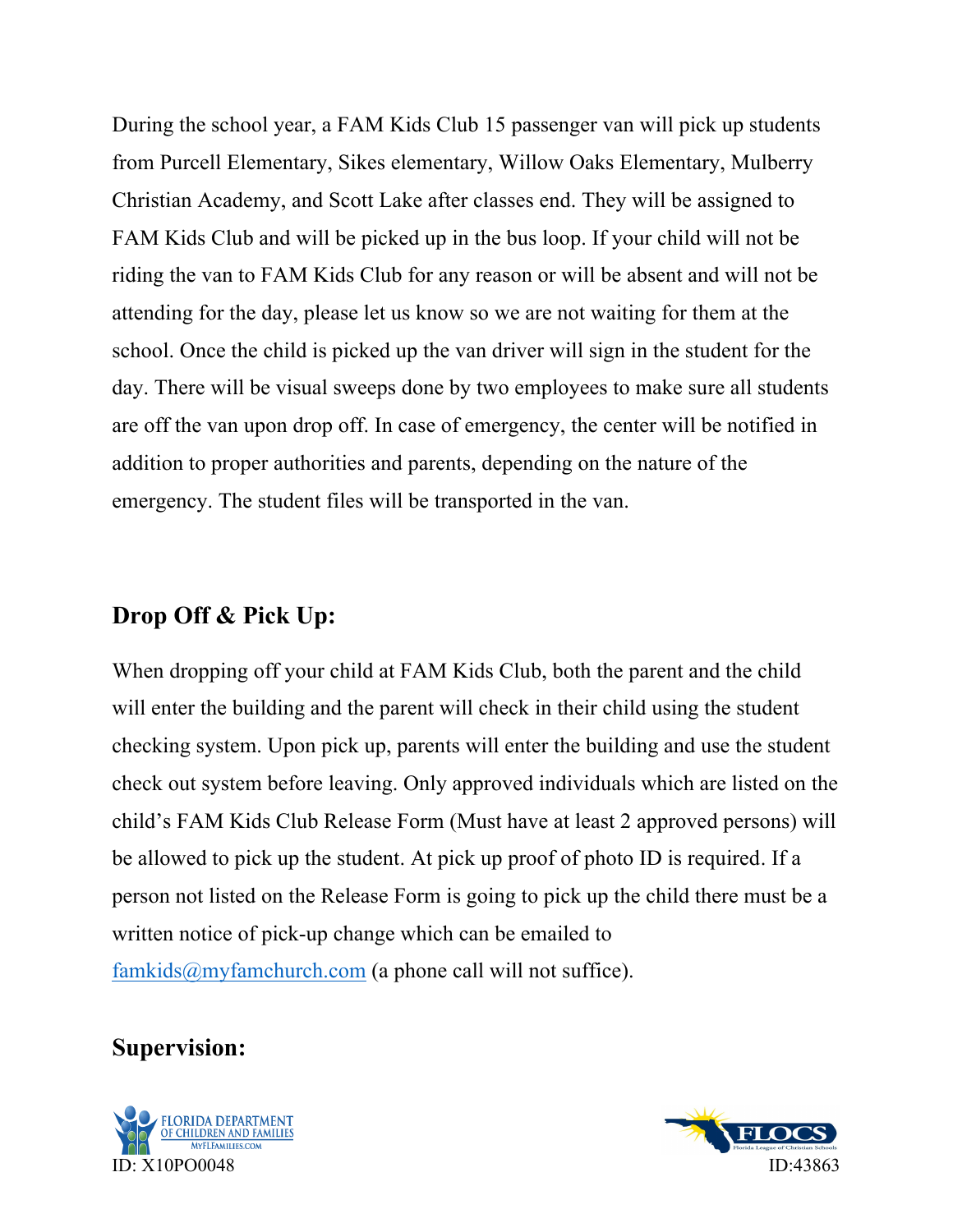Safety is our top priority. At FAM Kids Club we always follow the churches policy/procedure of two adults with children. We are always with students in do a headcount at the beginning of the afternoon and match it to the number of students checked in. We do a headcount anytime we change locations each child must ask for permission to use the restroom and will receive a bathroom pass. When the passes returned, we know the child is back.

#### **Sick Policy:**

Under no circumstances may a parent/guardian bring a sick child to FAM Kids Club, if the child shows any signs of illness see (SYMPTOMS REQUIRING REMOVING OF CHILD FROM PROGRAM) or is unable to participate in the normal routine and regular program day. Sick children will expose all children and staff members who they come in contact with. These people can in turn expose the other children. If other children become ill due to exposure to your sick child, either because he/she was returned to the program before a full recovery or because he/she was not picked up promptly upon notice of becoming ill, other parents will be unnecessarily inconvenienced. Because this is disruptive to other children and their families, your cooperation on this issue is extremely important.

In the event a child becomes ill and needs to be picked up, the parent(s)/guardian(s) will be called and are expected to come pick the child up within one hour (60 minutes). If the parent(s)/guardian(s) cannot be reached, or have not arrived within an hour, the emergency contact person will be called and asked to come pick the child up. In the event a child complains about not feeling well during the school day, the parent will be contacted.



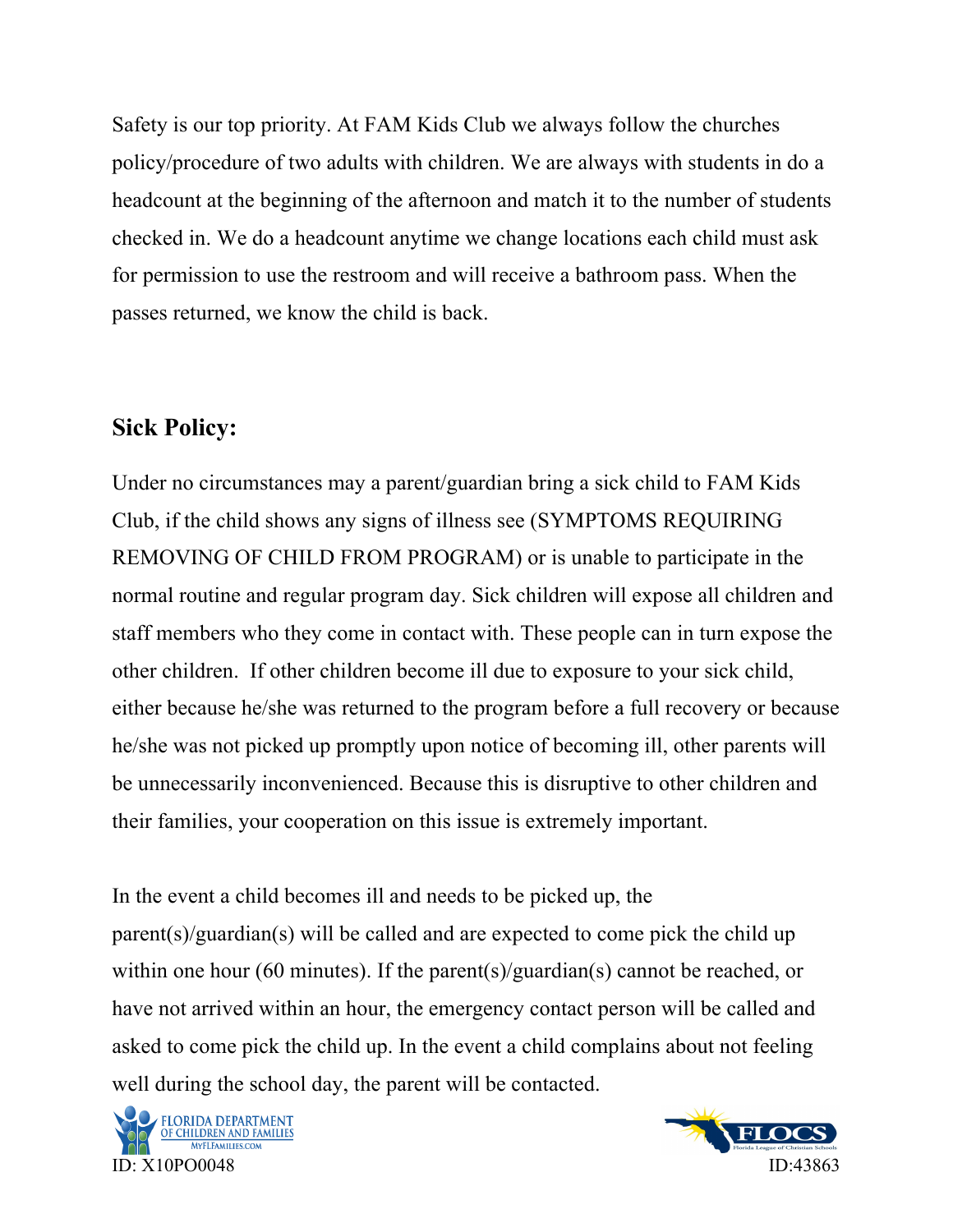#### **Symptoms requiring removal of child from program:**

**Fever:** Fever is defined as having a temperature of 100°F or higher taken under the arm, 101°F taken orally (a child needs to be fever free for a minimum of 24 hours before returning to school, that means the child is fever free without the aid of Tylenol®, or any other fever reducing substance.)

Fever AND sore throat, rash, vomiting, diarrhea, earache, irritability, or confusion. **Diarrhea:** runny, watery, bloody stools, or 2 or more loose stools within last 4 hours.

**Vomiting:** 2 or more times in a 24 hour period. Note: please do not bring your child if they have vomited in the night.

Breathing trouble, sore throat, swollen glands, loss of voice, hacking or continuous coughing.

Frequent scratching of body or scalp, lice, rash, or any other spots that resemble childhood diseases, including ringworm.

Child is irritable, continuously crying, or requires more attention than we can provide without hurting the health, safety or well-being of the other children in our care.

## **Tuition And Fees**



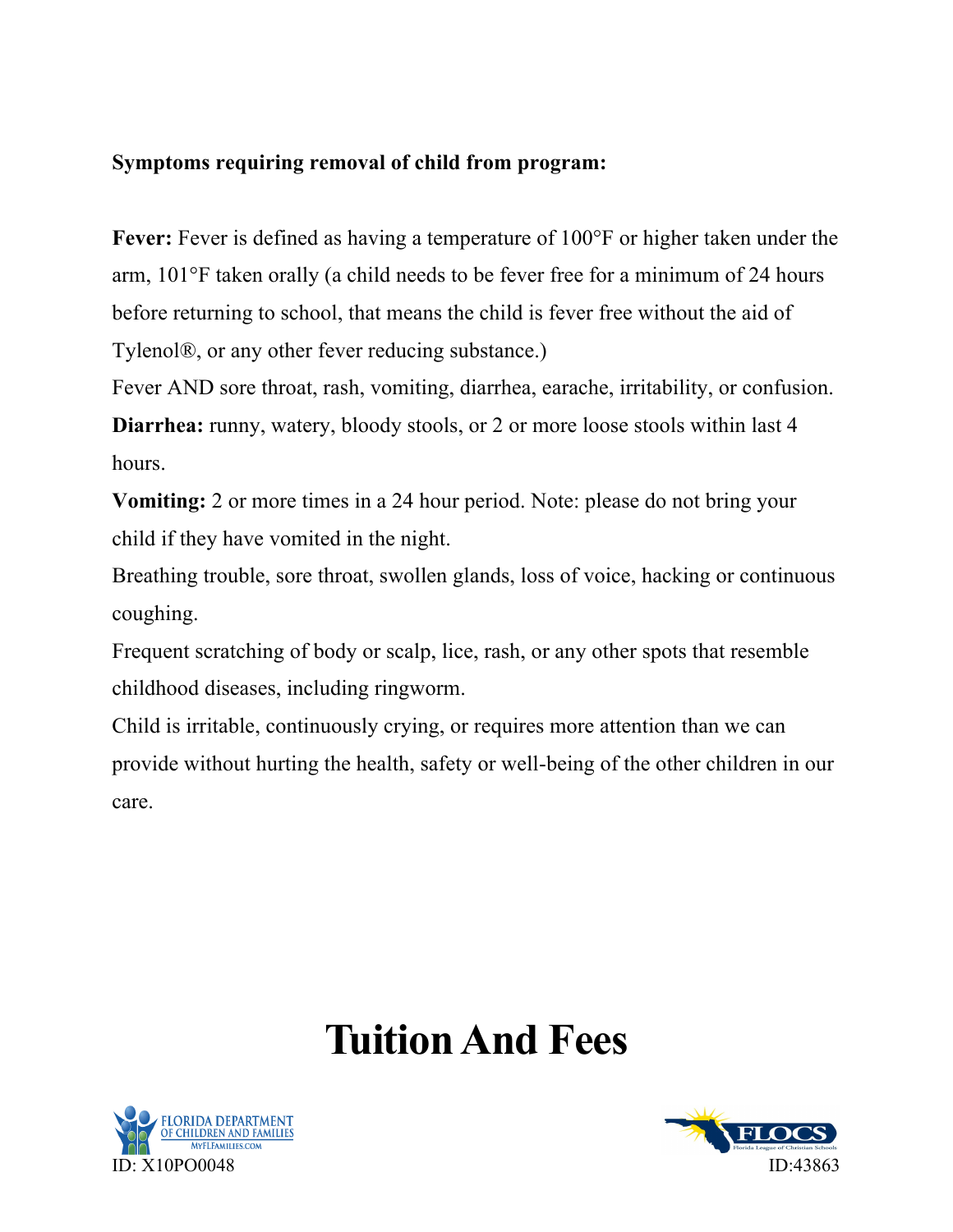## **Tuition:**

School Year: **\$50/week Check or Cash Only**

Holiday Breaks: **\$25 Per Day** (must notify in advance of days attending)

Summer: **\$80/week (Withdrawal Fee \$250)**

\*Tuition payments can also be paid via Pushpay\*

## **Registration Fee:**

The registration fee for FAM Kids Club is \$50 per child per term (School year). The registration of our summer program is \$80 for a child and a \$5 discount is applied for each additional child.

## **Extra-curricular Activity Fee:**

There is a one-time \$35 per child fee for extracurricular activities during the school year. There is a two-time (once per month) **\$35 per child** fee for extracurricular activities during the Summer Program. This fee will go towards supplies for crafts, games, and field trips.

## **Additional Fees:**

**\$2 per minute per child** that is picked up after 6:30 PM. **(CASH) \$20 processing fee** will be applied to any checks returned for non-sufficient funds (NSF)

**\$250 withdrawal fee** for the summer program if a child is removed before the end of the program.



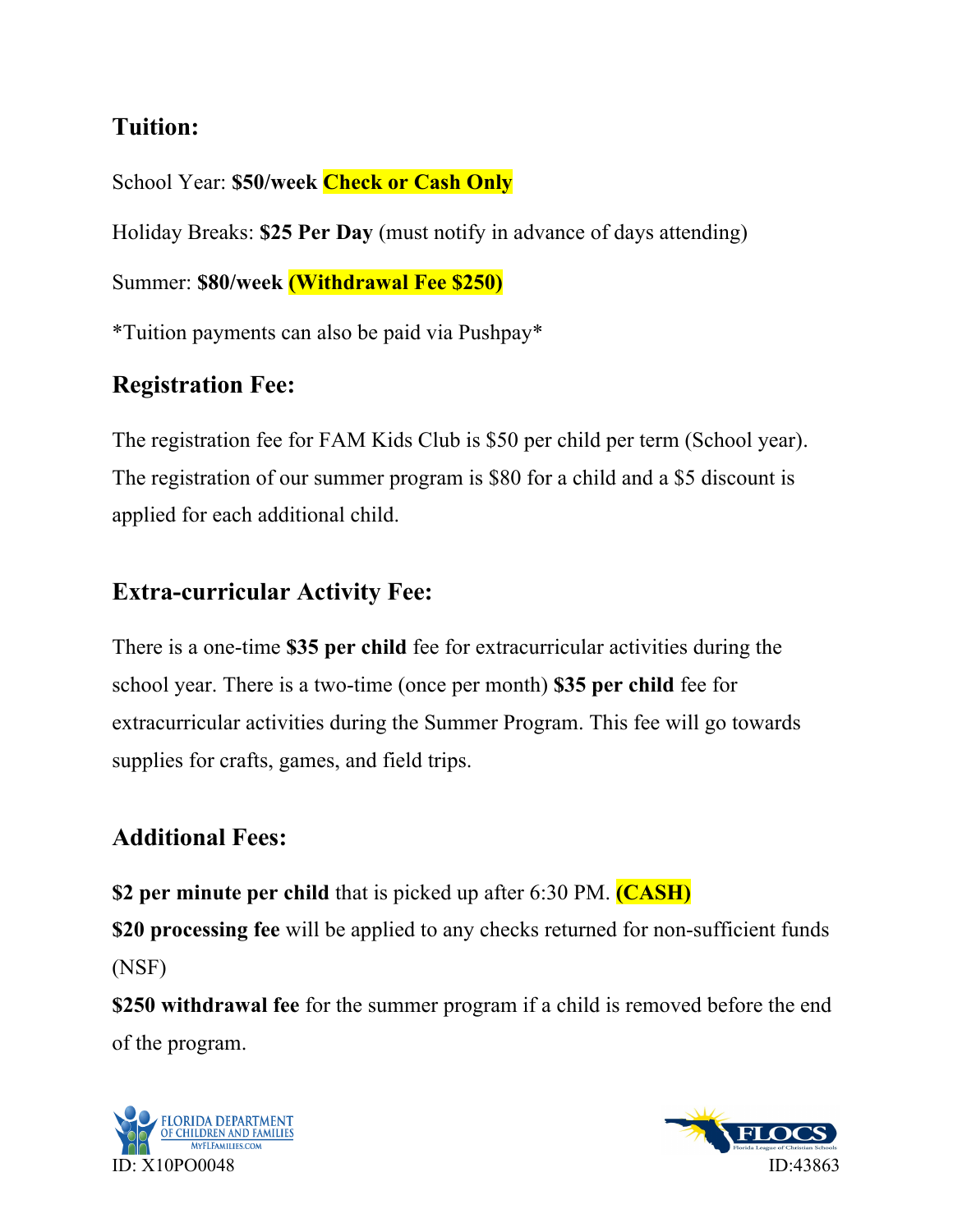## **Late Tuition Fee:**

There is a **\$20 per day** late tuition fee. FAM Kids Club tuition payment is due each Friday by 6 PM, regardless of vacation and absences. This fee must be paid each week your child is enrolled. A bounced check will have an additional fee of \$20 per incident.

\*\* If tuition payment is not made by Monday at drop off, any given week, the child will not be able to attend. We understand family emergencies arise, please notify the FAM Kids Club Director or a staff member.

### **Discounts:**

A **\$5 weekly discount** for each additional child in a family will be applied to the tuition total. For example, Tuition for child A is \$80 per week, \$75 for a child B, and \$70 for child C etc.

For every referral you will receive \$10 off a week

\*If your child/children have been seen by our staff defacing, damaging, or destroying property/equipment and toys you are responsible for the repair and or replacement of the damaged or destroyed item(s).



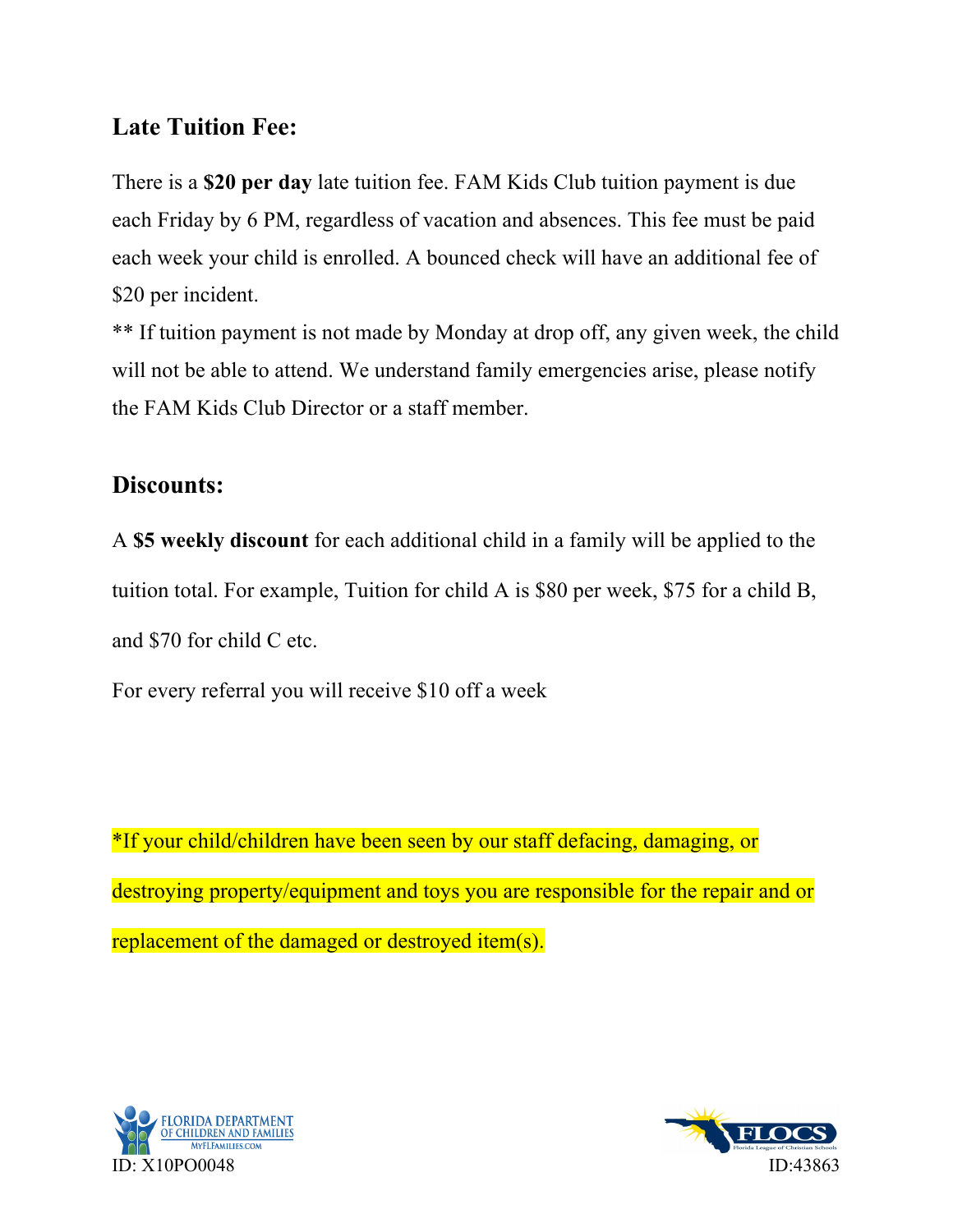## **FAM Kids Club Behavior Code of Conduct**

This code has been developed in order to provide children with advice on the behavior that is expected of them when attending and using the facilities of FAM Kids Club. It has been shaped by the views of children and young people.

#### **Purpose:**

The purpose of FAM Kids Club is to provide a safe, educational, and fun program for students after school. During each day students will fill their afternoon with crafts, outdoor play, snacks, reading time, homework help and small group activities.

#### **Basic principles:**

This code of behavior for children and young people is intended to:

- identify acceptable behavior for children.
- promote self-respect and self-control;
- raise children's and young people's self-esteem and self-confidence.
- encourage individual responsibility for behavior and outline the consequences of poor behavior;
- encourage children and young people to recognize and respect the rights of others;
- encourage cooperation at all times and in all situations;
- promote the values of honesty, fairness and respect;
- anticipate and resolve any conflict that may arise;



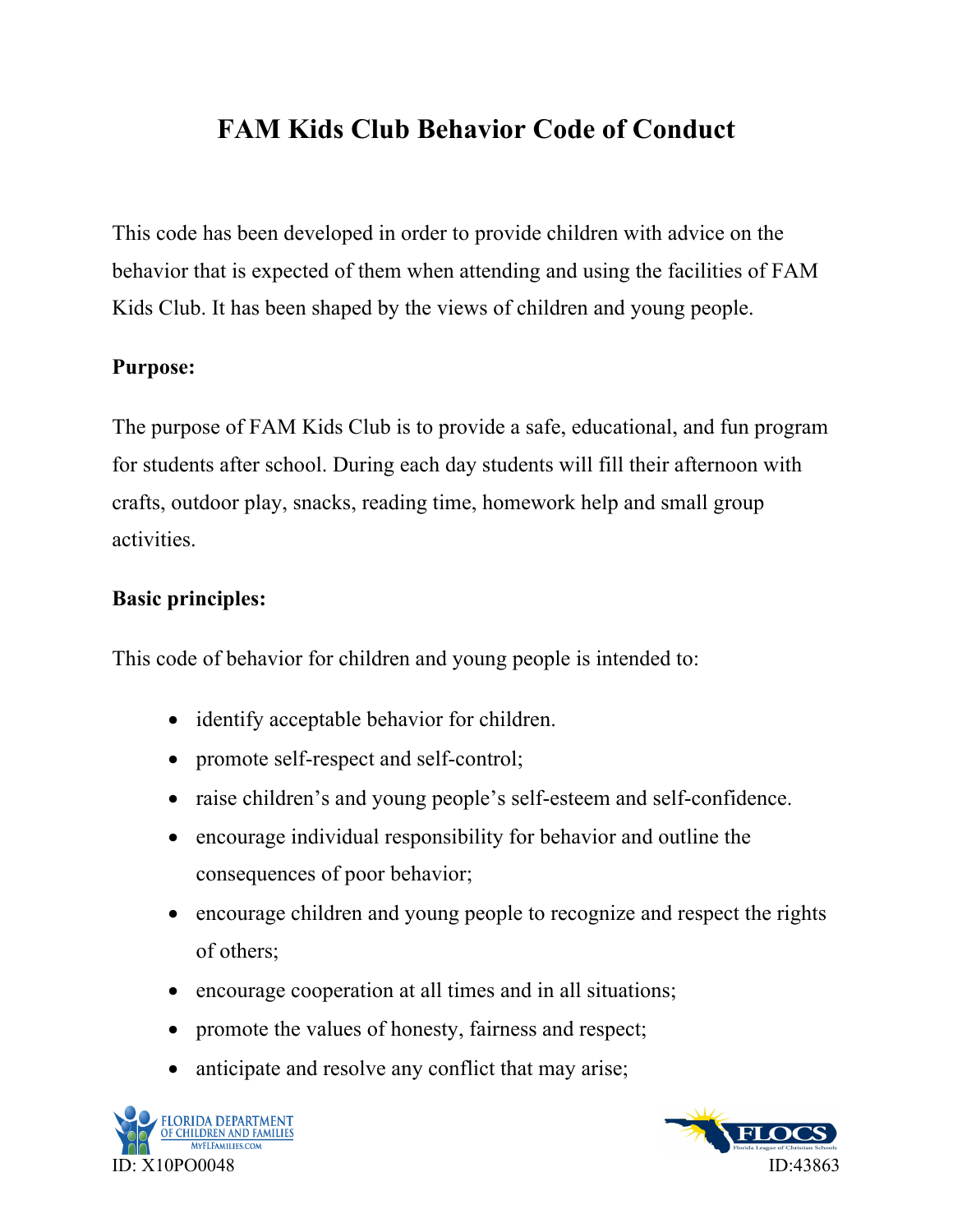• ensure that children and young people are aware of when sanctions will be put into place.

#### **Dos and don'ts:**

Children are expected to:

- cooperate with each other
- be friendly
- listen to each other
- be helpful
- follow this code of behavior and other rules
- stick to the e-safety policy and agreement when using the internet, social networking sites, mobile phones etc.
- have good manners
- join in and participate
- respect each other's differences
- treat staff and volunteers with respect
- report anything that worries or concerns them to a staff member.

#### Children shouldn't:

- pick on or make fun of each other
- bully each other
- yell or shout at others
- be abusive
- use equipment to be abusive or to cyberbully for example, by using mobile phones to send nasty messages, taking and sharing photos without



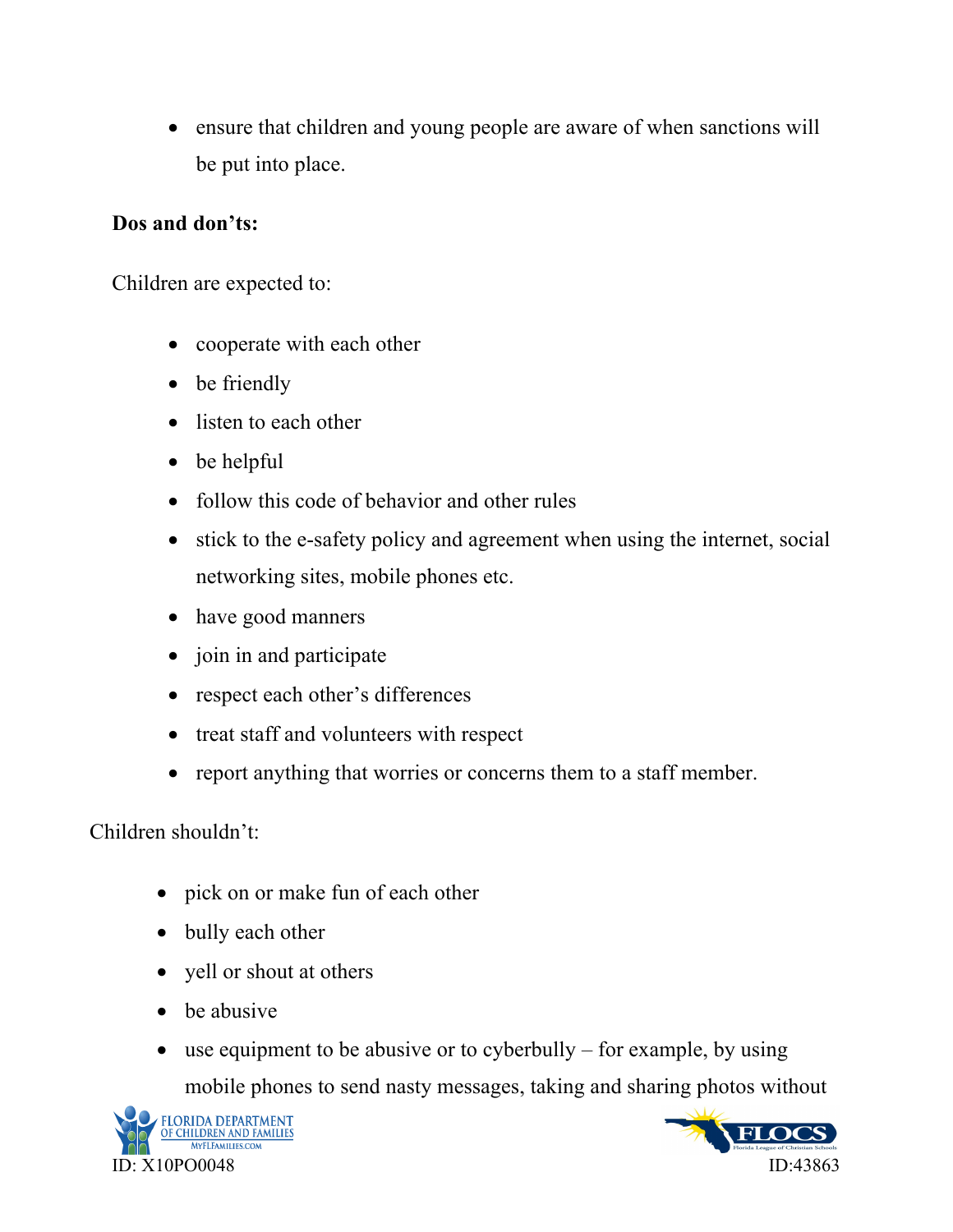permission, sending nasty emails, or "trolling" (leaving unkind comments on a webpage or social network profile).

#### **Breach of this code of conduct:**

This code of conduct is only useful if it forms part of a process for guiding children to receive appropriate support.

It is the responsibility of our staff to ensure that all children and young people attending FAM Kids Club are informed of this code of conduct and to confirm with them that they have seen, understood and agreed to follow it. Children must also be made aware of the consequences if they breach the code.

#### **Following the 3 Strike system**

- 1. If a child breaches the code of conduct, the most appropriate sanction for a minor or first-time breach will be to remind him or her about the code of conduct and ask him or her to comply with it. Children will be given the opportunity to reflect, enabling them to plan a positive response, with support from either staff or mentors;
- 2. If, having followed the above step, the child continues to exhibit inappropriate behavior, she or he should be referred to the appropriate member of staff who will give her or him a formal, 1<sup>st</sup> Strike warning;

Supportive interventions may need to be identified at this stage. The action should also be recorded in the discipline book and parents/guardians informed.

3. Any further persistent inappropriate behavior will result in a more serious sanction being imposed FAM Kids Club. This is the 2<sup>nd</sup> Strike warning.



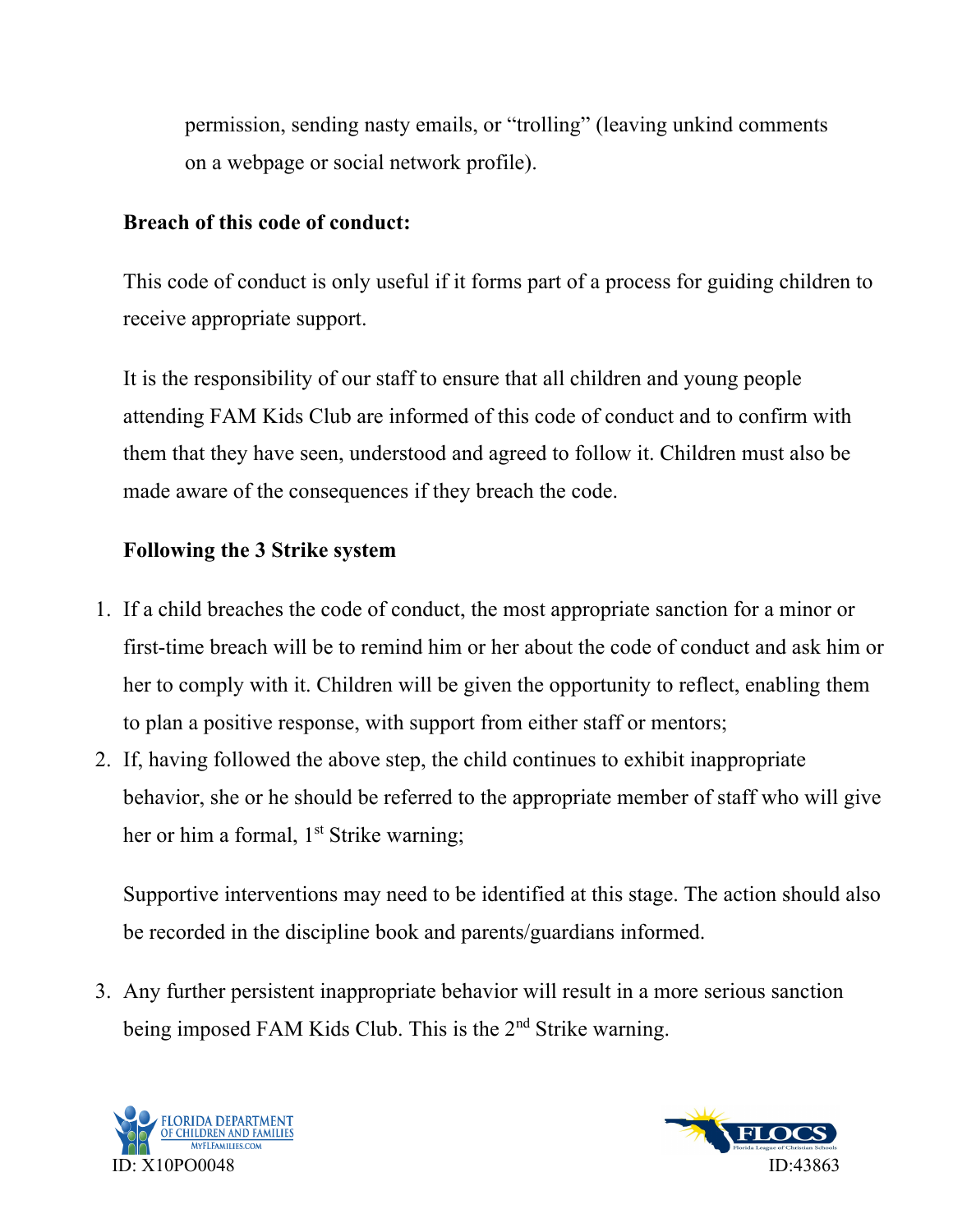Again, supportive interventions may need to be identified at this stage. This action should also be recorded

4. If these interventions are still not effective in helping the child to change his or her behavior, a 3rd Strike warning may be needed, with further sanctions. It may be that at this point, FAM Kids Club staff will discuss with the child and his or her family a possible referral for further support from other services.

#### **Use of child protection procedures:**

If staff at FAM Kids Club become concerned that a child's behavior suggests either that he/she may be at risk of significant harm or that he/she may present a risk of significant harm to other children, FAM Kids Club's child protection procedures will be followed, and a referral may be made to the local authority children's social care department.

Such a referral would be discussed with the child and his/her family at the earliest possible opportunity, except in situations where this would possibly endanger a child's safety or interfere with a police investigation.



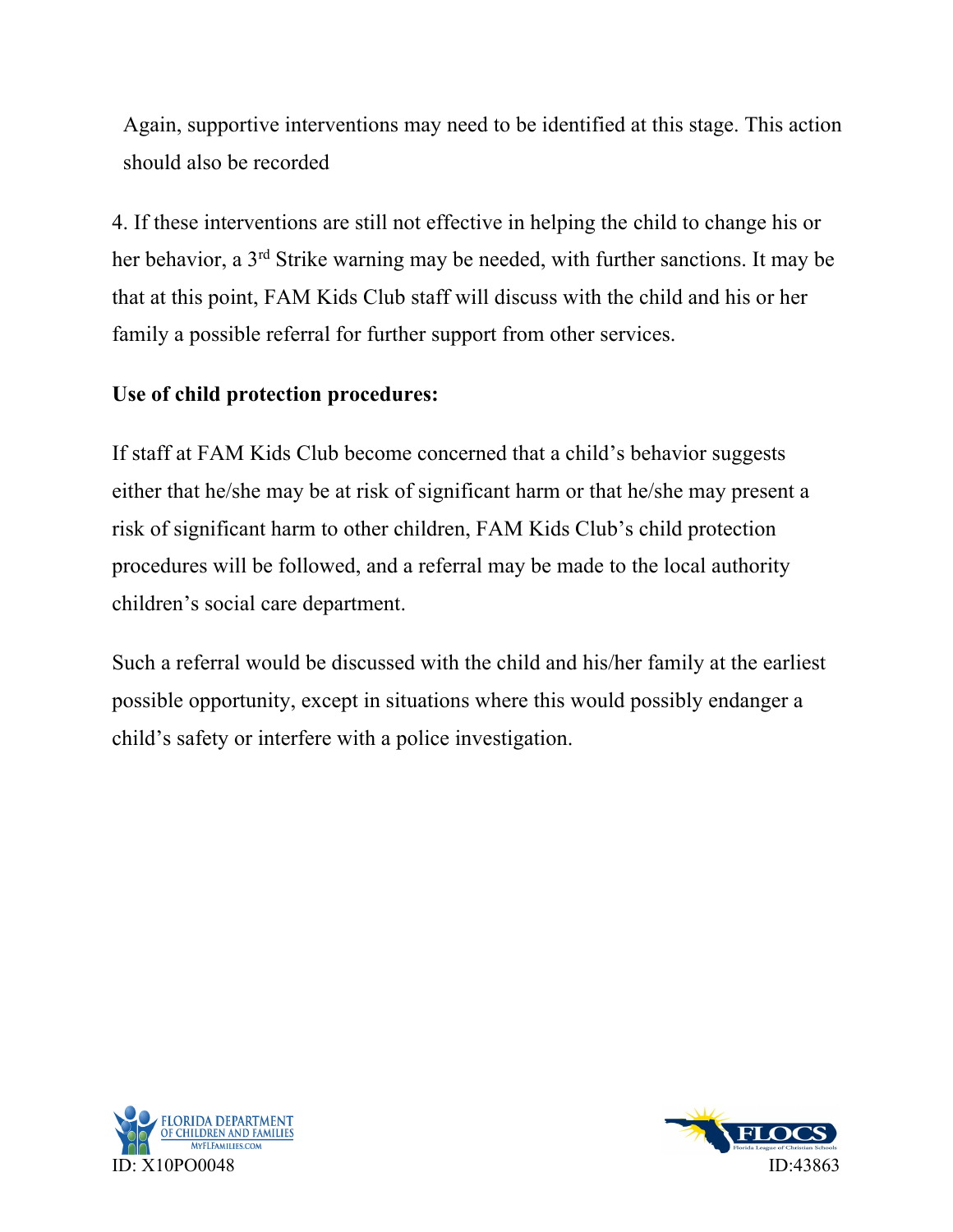## **Parent Code of Conduct**

FAM Kids Club recognizes the importance and value of a mutually supportive relationship between the staff and parents. The education and safety of a child is best served when the staff and parents share a commitment to collaboration, open lines of communication, mutual respect, and when roles, responsibilities, and expectations are clearly defined. The Club reserves the prerogative to enroll students and families who fully embrace the mission, vision, policies, and procedures adopted by the Club, including our commitment to diversity and respect for individual differences. It is a further expectation that parents will address any concerns in a positive and supportive manner, avoiding public actions or criticism detrimental to the Club or its employees. The addendum to this code of conduct further clarifies expectations intended to ensure an orderly, respectful, and secure educational environment.

#### **Addendum**

The specifics referred to in this addendum to the Parent Code of Conduct, are representative of, but not limited to, conduct expectations for parents:



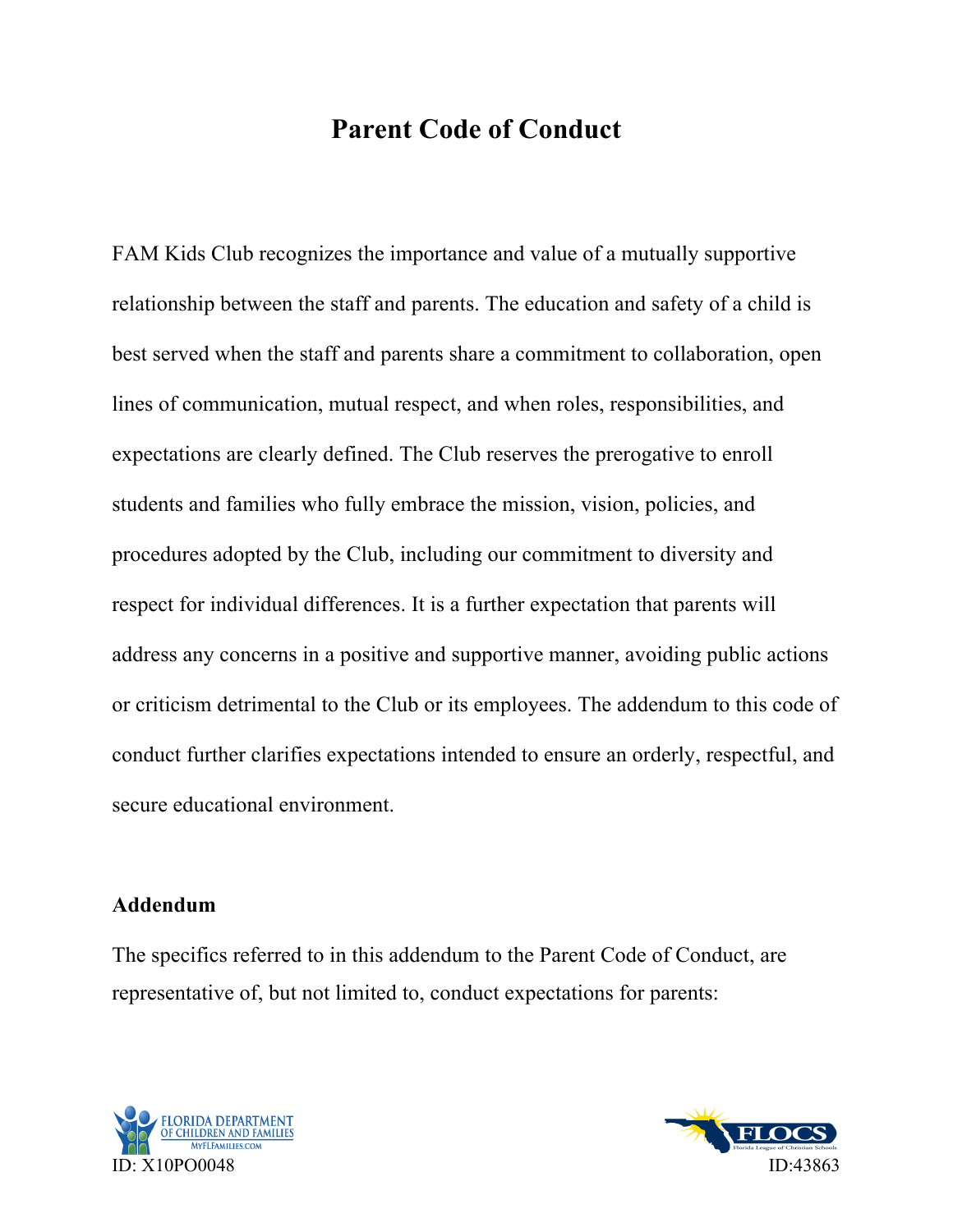• Recognize that the education and safety of each child is the joint responsibility of the parent, student, and staff.

● Demonstrate that both parents and the staff cooperatively in the best interest of the child

● Treat members of the FAM Kids Club faculty, staff, security personnel and others employed by the Church, in a professional and respectful manner

• Exhibit a good example for students in their conduct, language and behavior while on campus or at Club activities (field trips)

● Refrain from negative gossip or unsubstantiated criticism that disparages the reputation of the club or its employees, including on WhatsApp, Facebook, Twitter and other social media sites

• Refrain from using social media to fuel discontent or criticism of individual club employees, other parents, students, or church programs or services

• Seek to clarify a child's version of events with the club's view in order to avoid misunderstanding and to bring about a successful resolution to any dispute

● Contact the church directly when you have a question or need clarification of a club matter rather than depending upon the interpretation of parents or other nonofficial church sources

● Ensure that children attend club regularly and arrive to and are picked up on time - May not threaten or approach any student, staff or faculty member in an abusive or intimidating manner

• Refuse to comply with any reasonable request from a club/church employee in the performance of his/her duties

• Anyone not respecting the above guidelines may be asked to leave church/club premises and in some cases, may be prohibited from access to FAM Kids Club.